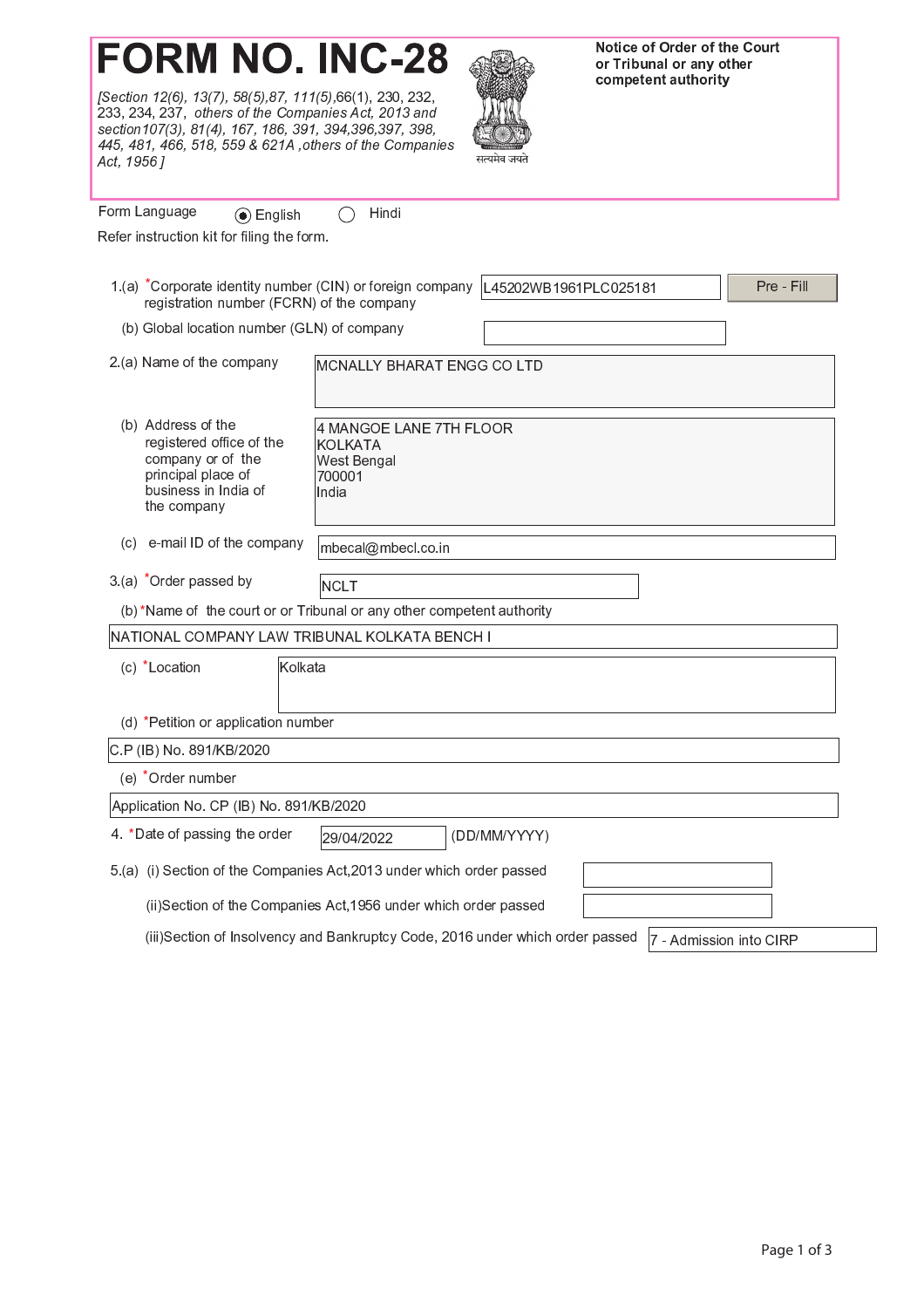13.(a) SRN of relevant form

(Mention the SRN of relevant Form INC-23, INC-28, CHG-1, CHG-4, CHG-9, MGT-14 or any other form; if applicable)

## **Attachments**

- 1. Copy of court order or NCLT or CLB or order by any other competent authority.
- 2. Optional attachment(s) if any

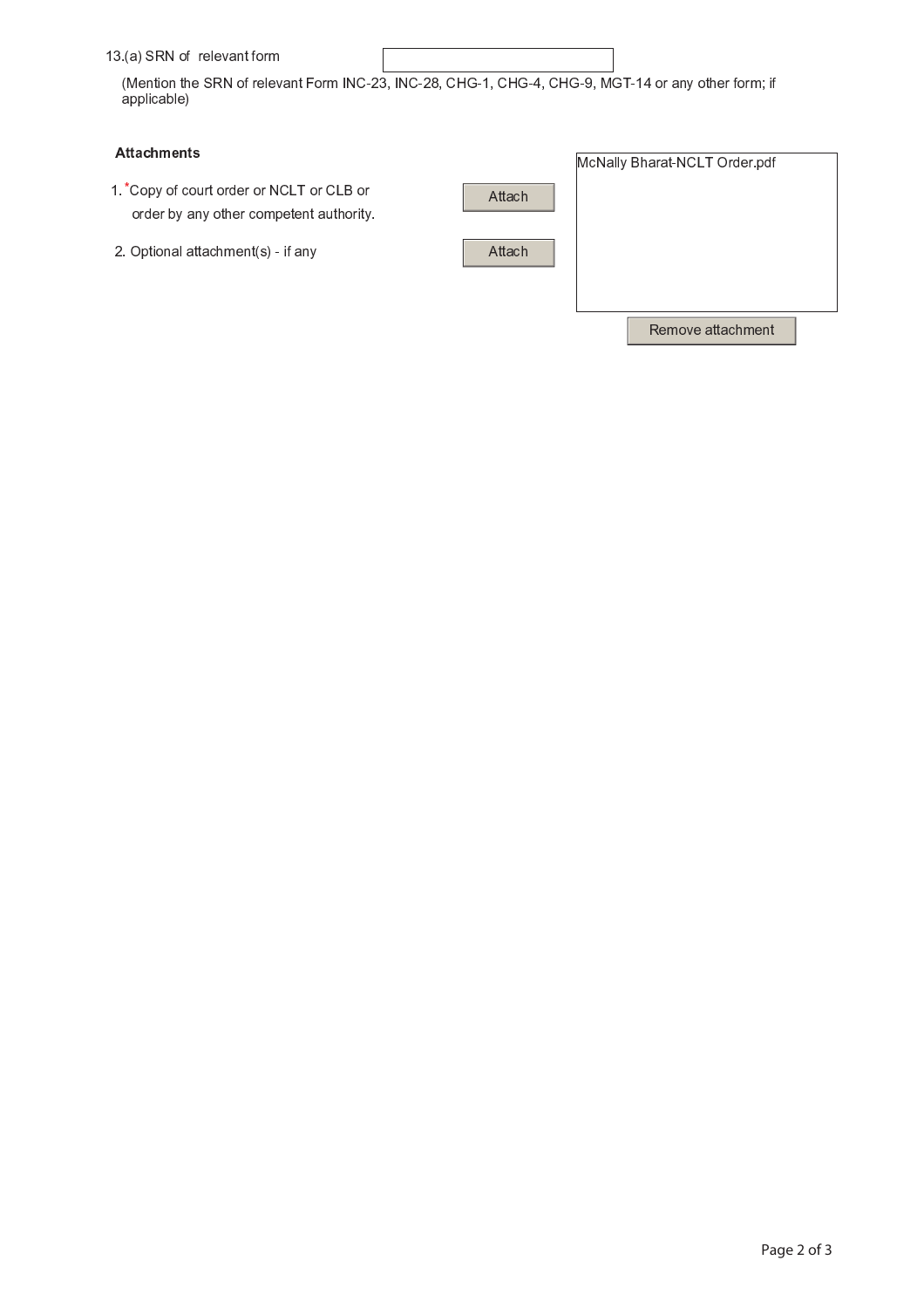## **Declaration**

|                            | I am authorized by the Board of Directors of the Company vide resolution no.*                                                                           |  |  |  |  |
|----------------------------|---------------------------------------------------------------------------------------------------------------------------------------------------------|--|--|--|--|
| Dated *                    | to sign the form and declare that all the requirements of the companies Act, 2013                                                                       |  |  |  |  |
|                            | and rules thereunder in respect of the subject matter of this form and matters incidental thereto have                                                  |  |  |  |  |
|                            | been compiled with. I further declare that:<br>1. Whatever is stated in this form and in the attachments thereto is true , correct and complete and no  |  |  |  |  |
|                            | information material to the subject matter of this form has been suppressed or concealed and is as per the                                              |  |  |  |  |
|                            | original records maintained by the company                                                                                                              |  |  |  |  |
|                            | 2. All the required attachments have been completely and legibly attached to this form                                                                  |  |  |  |  |
|                            |                                                                                                                                                         |  |  |  |  |
| *To be digitally signed by | ANUJ DREAM Signed                                                                                                                                       |  |  |  |  |
|                            | JAIN 2022-06-10<br>Particulars of the person signing and submitting the form                                                                            |  |  |  |  |
| *Name                      | Anuj Jain                                                                                                                                               |  |  |  |  |
| Capacity                   | Interim Resolution Professional                                                                                                                         |  |  |  |  |
|                            |                                                                                                                                                         |  |  |  |  |
| <i>Designation</i>         | Others                                                                                                                                                  |  |  |  |  |
|                            |                                                                                                                                                         |  |  |  |  |
|                            | DIN or Income-tax PAN or Membership number                                                                                                              |  |  |  |  |
|                            | Certificate by practicing professional                                                                                                                  |  |  |  |  |
|                            | It is hereby certified that I have gone through the provisions of the Companies Act, 2013 and Rules thereunder for                                      |  |  |  |  |
|                            | the subject matter of this form and matters incidental thereto and I have verified the above particulars (including                                     |  |  |  |  |
|                            | attachment(s)) from the original records maintained by the Company which is subject matter of this form and found                                       |  |  |  |  |
|                            | them to be true, correct and complete and no information material to this form has been suppressed.                                                     |  |  |  |  |
|                            |                                                                                                                                                         |  |  |  |  |
|                            | Chartered accountant (in whole-time practice) or                                                                                                        |  |  |  |  |
|                            | PRAKASH by PRAKASH<br>KUMAR AUMARSHAW<br>SHAW -2022:06:10<br>HAW -2022:06:10<br>17:44:13 +05'30<br>Cost accountant (in whole-time practice) or<br>KUMAR |  |  |  |  |
| $\left( \bullet \right)$   | Company secretary (in whole-time practice)                                                                                                              |  |  |  |  |
|                            | *Whether associate or fellow (a) Associate<br>Fellow                                                                                                    |  |  |  |  |
|                            |                                                                                                                                                         |  |  |  |  |
| *Membership number         | *Certificate of practice number<br>32895<br>16239                                                                                                       |  |  |  |  |
|                            | Note: Attention is drawn to provisions of Section 448 and 449 which provide for punishment for                                                          |  |  |  |  |
|                            | false statement/certificate and punishment for false evidence respectively.                                                                             |  |  |  |  |
|                            |                                                                                                                                                         |  |  |  |  |
| Modify                     | Submit<br>Prescrutiny<br>Check Form                                                                                                                     |  |  |  |  |
| For office use only:       |                                                                                                                                                         |  |  |  |  |
|                            |                                                                                                                                                         |  |  |  |  |
|                            | eForm filing date<br>(DD/MM/YYYY)<br>eForm Service request number (SRN)                                                                                 |  |  |  |  |
|                            | This e-Form is hereby registered                                                                                                                        |  |  |  |  |
|                            | Confirm submission<br>Digital signature of the authorising officer                                                                                      |  |  |  |  |
| Date of signing            | (DD/MM/YYYY)                                                                                                                                            |  |  |  |  |
|                            |                                                                                                                                                         |  |  |  |  |